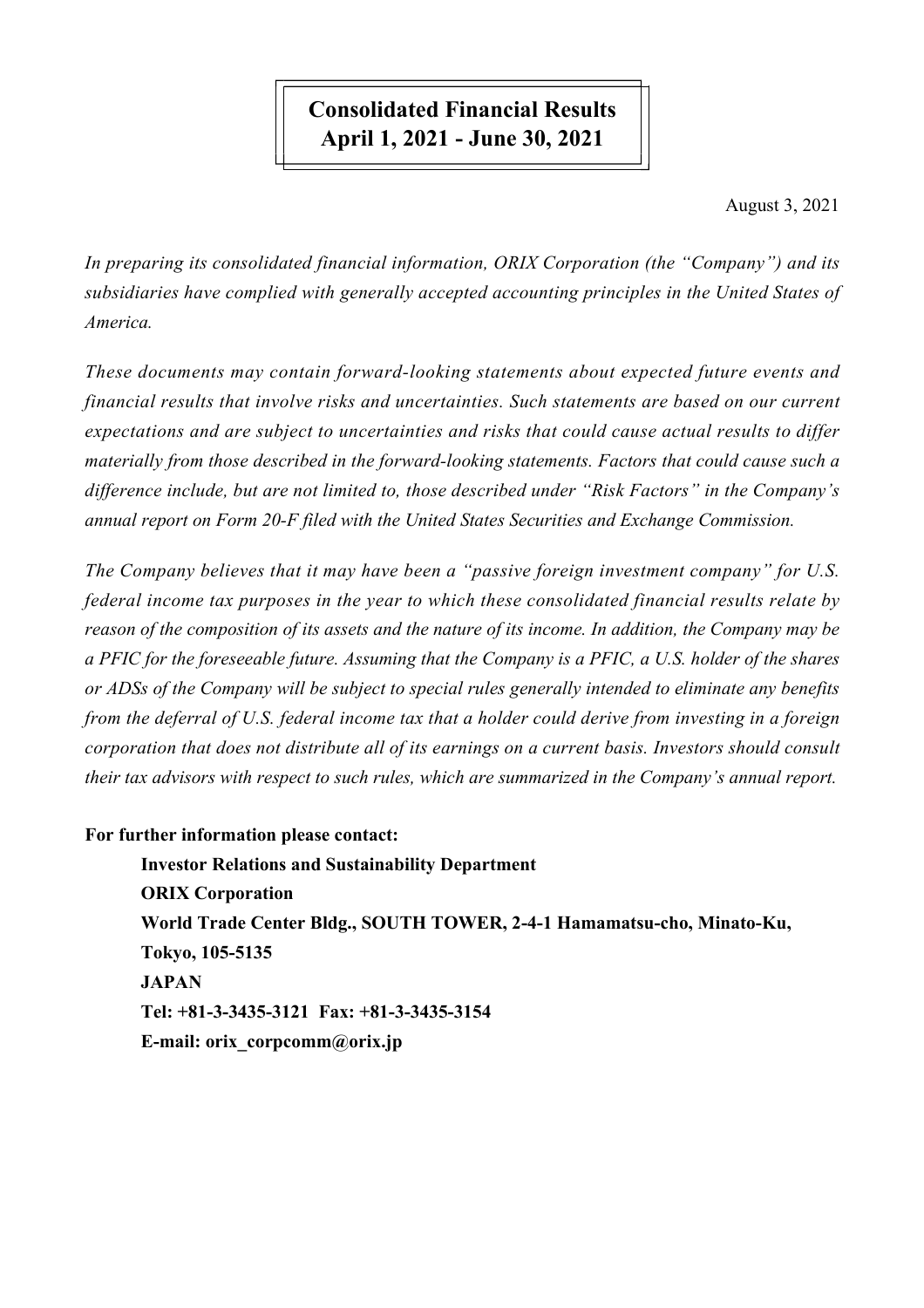#### **Consolidated Financial Results from April 1, 2021 to June 30, 2021**

(U.S. GAAP Financial Information for ORIX Corporation and its Subsidiaries)

| Corporate Name:   | <b>ORIX</b> Corporation                      |
|-------------------|----------------------------------------------|
| Listed Exchanges: | Tokyo Stock Exchange (Securities No. 8591)   |
|                   | New York Stock Exchange (Trading Symbol: IX) |
| Head Office:      | Tokyo JAPAN                                  |
|                   | Tel: +81-3-3435-3121                         |
|                   | (URL https://www.orix.co.jp/grp/en/ir/)      |

#### **1. Performance Highlights as of and for the Three Months Ended June 30, 2021**

**(1) Performance Highlights - Operating Results (Unaudited)**

|               | Total<br>Revenues | Year-on-Year<br>Change | Operating<br>Income | Year-on-Year<br>Change | Income before<br><b>Income Taxes</b> | Year-on-Year<br>Change | Net Income<br>Attributable to<br><b>ORIX</b> Corporation<br>Shareholders | (millions of yen) $*1$<br>Year-on-Year<br>Change |
|---------------|-------------------|------------------------|---------------------|------------------------|--------------------------------------|------------------------|--------------------------------------------------------------------------|--------------------------------------------------|
| June 30, 2021 | 608.813           | 13.2%                  | 101.979             | 124.1%                 | 100.056                              | 47.9%                  | 65.216                                                                   | 30.3%                                            |
| June 30, 2020 | 537.641           | $(2.0\%)$              | 45.516              | $(39.8\%)$             | 67.631                               | $(31.6\%)$             | 50,048                                                                   | (27.7%)                                          |
|               |                   |                        |                     |                        |                                      |                        |                                                                          |                                                  |

"Comprehensive Income Attributable to ORIX Corporation Shareholders" was ¥81,293 million for the three months ended June 30, 2021 (year-on-year change was a 77.2% increase) and ¥45,876 million for the three months ended June 30, 2020 (year-on-year change was a 5.7% decrease).

|               | Basic              | Diluted                          |
|---------------|--------------------|----------------------------------|
|               | Earnings Per Share | Earnings Per Share               |
| June 30, 2021 | 53.65              | 53.61                            |
| June 30, 2020 | 40.08              | 40.05                            |
| .             | <br>$\sim$ $\sim$  | .<br>$\sim$ $\sim$ $\sim$ $\sim$ |

**\*Note 1:** Unless otherwise stated, all amounts shown herein are in millions of Japanese yen, except for Per Share and dividend amounts, which are in single yen.

#### **(2) Performance Highlights - Financial Position (Unaudited)**

|                                                                                          | Total      | Total     | Shareholders' | Shareholders' |
|------------------------------------------------------------------------------------------|------------|-----------|---------------|---------------|
|                                                                                          | Assets     | Equity    | Equity        | Equity Ratio  |
| June 30, 2021                                                                            | 13.581.966 | 3.115.251 | 3,047,532     | 22.4%         |
| March 31, 2021                                                                           | 13.563.082 | 3.103.144 | 3,028,456     | 22.3%         |
| *Note 2: "Shareholders' Equity" refers to "Total ORIX Corporation Shareholders' Equity." |            |           |               |               |

"Shareholders' Equity Ratio" is the ratio of "Total ORIX Corporation Shareholders' Equity" to "Total Assets."

#### **2. Dividends (Unaudited)**

|                       | $\mathbf{r}$<br>First<br>Duarter-end | Second<br>Ouarter-end           | Third<br>Ouarter-end     | Year-end                        | Total                    |
|-----------------------|--------------------------------------|---------------------------------|--------------------------|---------------------------------|--------------------------|
| March 31, 2021        |                                      | 35.00                           |                          | 43.00                           | 78.00                    |
| March 31, 2022        | $\overline{\phantom{0}}$             | $\hspace{0.1mm}-\hspace{0.1mm}$ | $\overline{\phantom{0}}$ | $\hspace{0.1mm}-\hspace{0.1mm}$ | $\overline{\phantom{0}}$ |
| March 31, 2022 (Est.) |                                      | 39.00                           | $\overline{\phantom{m}}$ | 39.00                           | 78.00                    |

#### **3. Forecast for the Year Ending March 31, 2022 (Unaudited)**

|                | Net Income<br>Attributable to<br><b>ORIX Corporation Shareholders</b> | Year-on-Year<br>Change |
|----------------|-----------------------------------------------------------------------|------------------------|
| March 31, 2022 | 250,000                                                               | 29.9%                  |

**\*Note 3:** Although forward-looking statements in this document are based on information currently available to, and assumptions deemed reasonable by ORIX Corporation, actual financial results may differ materially due to various factors. Readers are urged not to place undue reliance on such forward-looking statements.

Factors causing a result that differs from forward-looking statements include, but are not limited to, those described under "Risk Factors" in our Form 20-F submitted to the U.S. Securities and Exchange Commission.

| 4. Other Information                                             |                    |                      |  |
|------------------------------------------------------------------|--------------------|----------------------|--|
| (1) Changes in Significant Consolidated Subsidiaries             |                    | Yes $( )$ No $( x )$ |  |
| Addition - None ()                                               | Exclusion - None ( |                      |  |
| (2) Adoption of Simplified Accounting Method                     |                    | Yes $( )$ No $( x )$ |  |
| (3) Changes in Accounting Principles, Procedures and Disclosures |                    |                      |  |
| 1. Changes due to adoptions of new accounting standards          |                    | Yes $(x)$ No $($ )   |  |
| 2. Other than those above                                        |                    | Yes $( )$ No $( x )$ |  |

**\*Note 4**: For details, please refer to "2. Financial Information (6) Changes in Accounting Policies" on page 14.

#### **(4) Number of Issued Shares (Ordinary Shares)**

1. The number of issued shares, including treasury stock, was 1,285,724,480 as of June 30, 2021, and 1,285,724,480 as of March 31, 2021.

2. The number of treasury stock was 71,528,557 as of June 30, 2021, and 66,231,916 as of March 31, 2021.

3. The average number of outstanding shares was 1,215,578,051 for the three months ended June 30, 2021, and 1,248,752,101 for the three months ended June 30, 2020. The Company's shares held through the Board Incentive Plan Trust (2,154,248 shares as of June 30, 2021 and 2,154,248 shares as of March 31, 2021) are not included in the number of treasury stock as of the end of the periods, but are included in the average number of shares outstanding as treasury stock that are deducted from the basis of the calculation of per share data.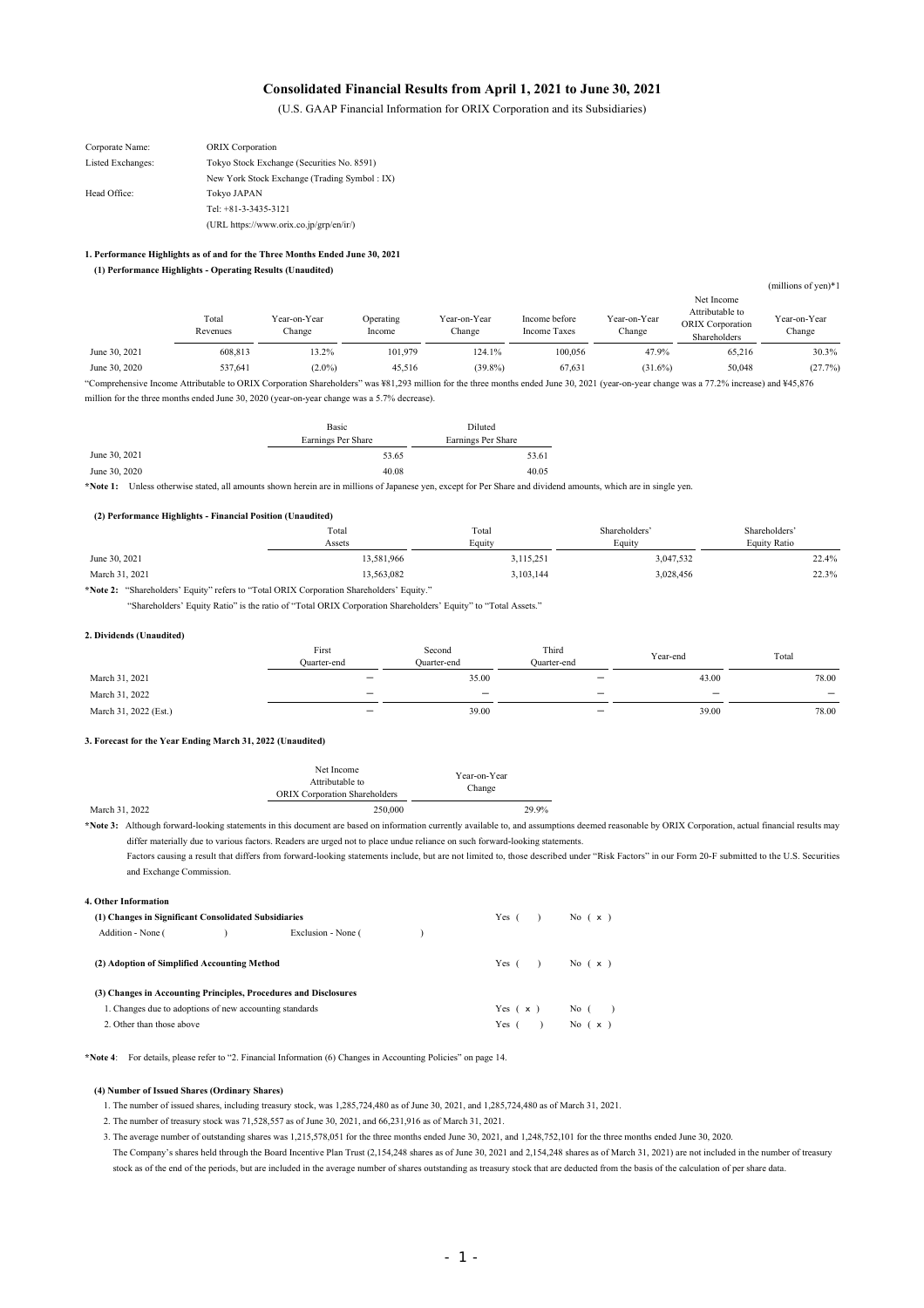# **1. Summary of Consolidated Financial Results**

## **(1) Financial Highlights**

### **Financial Results for the Three Months Ended June 30, 2021**

|                                                                    |                   | Three months<br>ended | Three months<br>ended | Change |         |
|--------------------------------------------------------------------|-------------------|-----------------------|-----------------------|--------|---------|
|                                                                    |                   | June 30, 2020         | June 30, 2021         | Amount | Percent |
| <b>Total Revenues</b>                                              | (millions of yen) | 537,641               | 608,813               | 71,172 | 13 %    |
| <b>Total Expenses</b>                                              | (millions of yen) | 492,125               | 506,834               | 14,709 | $3\%$   |
| Income before Income Taxes                                         | (millions of yen) | 67,631                | 100,056               | 32,425 | 48 %    |
| Net Income Attributable to<br><b>ORIX Corporation Shareholders</b> | (millions of yen) | 50,048                | 65,216                | 15,168 | $30 \%$ |
| Earnings Per Share (Basic)                                         | $($ yen $)$       | 40.08                 | 53.65                 | 13.57  | 34 %    |
| (Diluted)                                                          | (yen)             | 40.05                 | 53.61                 | 13.56  | $34\%$  |
| ROE (Annualized) *1                                                | $(\%)$            | 6.8                   | 8.6                   | 1.8    |         |
| ROA (Annualized) *2                                                | $(\% )$           | 1.53                  | 1.92                  | 0.39   |         |

\*Note 1: ROE is the ratio of Net Income Attributable to ORIX Corporation Shareholders for the period to average ORIX Corporation Shareholders' Equity. \*Note 2: ROA is calculated based on Net Income Attributable to ORIX Corporation Shareholders.

#### **Overview of Business Performance (April 1, 2021 to June 30, 2021)**

Total revenues for the three months ended June 30, 2021 (hereinafter, "the first consolidated period") increased 13% to ¥608,813 million compared to ¥537,641 million during the same period of the previous fiscal year due to increases in services income, gains on investment securities and dividends, and operating leases revenues despite a decrease in life insurance premiums and related investment income.

Total expenses increased 3% to ¥506,834 million compared to ¥492,125 million during the same period of the previous fiscal year due to increases in selling, general and administrative expenses, services expense and costs of operating leases despite decreases in provision for credit losses and life insurance costs.

On the other hand, equity in net income (loss) of affiliates decreased by ¥17,350 million to losses of ¥4,920 million compared to the same period of the previous fiscal year, and gains on sales of subsidiaries and affiliates and liquidation losses, net decreased by ¥2,323 million to ¥2,997 million compared to the same period of the previous fiscal year.

Due to the above results, income before income taxes for the first consolidated period increased 48% to ¥100,056 million compared to ¥67,631 million during the same period of the previous fiscal year and net income attributable to ORIX Corporation shareholders increased 30% to ¥65,216 million compared to ¥50,048 million during the same period of the previous fiscal year.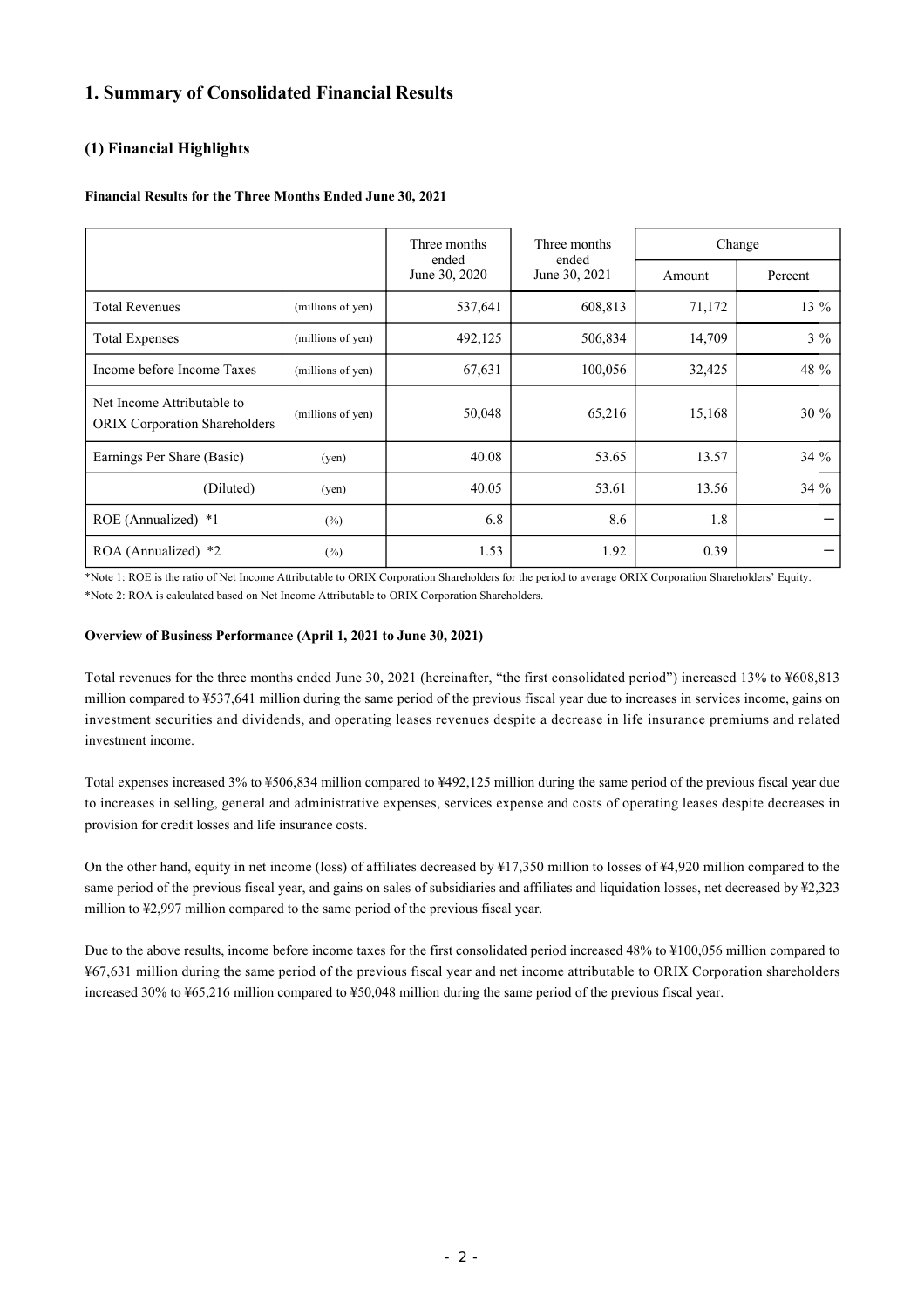### **Segment Information**

Total segment profits for the first consolidated period increased 36% to ¥106,881 million compared to the same period of the previous fiscal year.

Since April 1, 2021, a portion of interest expenses, which were initially included in the difference between segment total profits and consolidated amounts, have been charged directly to its respective segments. In addition, a portion of selling, general and administrative expenses, which were initially recorded in each its respective segments, have been included in the difference between segment total profits and consolidated amounts. Furthermore, a portion of the leasing business in the Environment and Energy segment was transferred to the Corporate Financial Services and Maintenance Leasing segment. As a result of these changes, segment data for the three months ended June 30, 2020 has been retrospectively restated.

Segment information for the first consolidated period is as follows:

**Corporate Financial Services and Maintenance Leasing:** Finance and fee business; leasing and rental of automobiles, electronic measuring instruments and IT-related equipment; Yayoi

|                        | Three months ended                 | Three months ended                 | Change                      |                   |  |
|------------------------|------------------------------------|------------------------------------|-----------------------------|-------------------|--|
|                        | June 30, 2020<br>(millions of yen) | June 30, 2021<br>(millions of yen) | Amount<br>(millions of yen) | Percent<br>$(\%)$ |  |
| <b>Segment Profits</b> | 13,292                             | 20,279                             | 6,987                       | 53                |  |

|                | As of March 31, 2021<br>(millions of yen) | As of June 30, 2021<br>(millions of yen) | Change                      |                   |  |
|----------------|-------------------------------------------|------------------------------------------|-----------------------------|-------------------|--|
|                |                                           |                                          | Amount<br>(millions of yen) | Percent<br>$(\%)$ |  |
| Segment Assets | 1,676,063                                 | ,635,925                                 | (40, 138)                   | (2)               |  |

Segment profits increased 53% to ¥20,279 million compared to the same period of the previous fiscal year. This increase was due to an increase in operating leases revenues resulting from an increase in gains on sales of used cars in our automobile-related businesses and an increase in lending of electronic measuring instruments and IT-related equipment in the rental business.

Segment assets decreased 2% to ¥1,635,925 million compared to the end of the previous fiscal year. This decrease was due to decreases in net investment in leases, installment loans and investment in operating leases.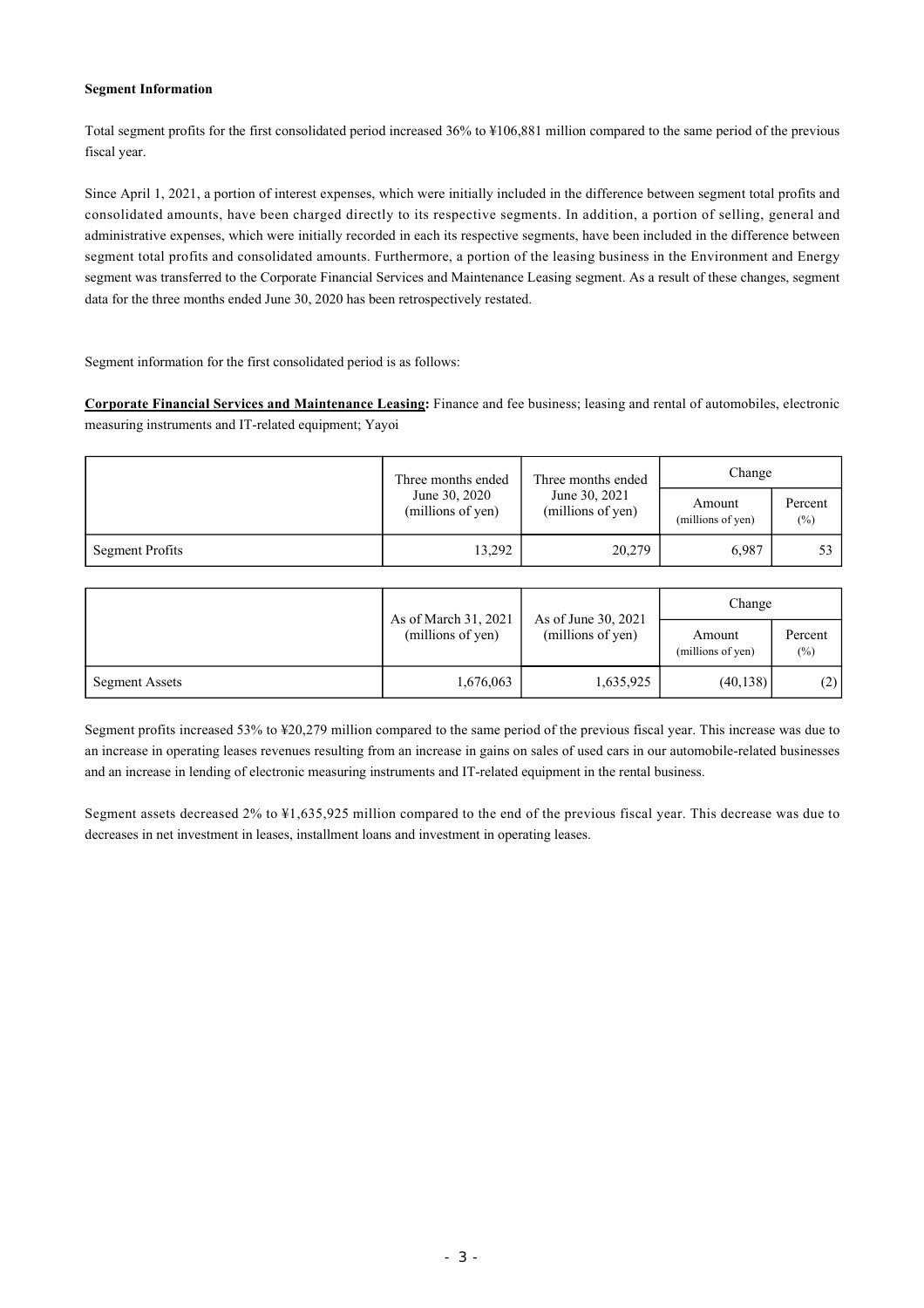**Real Estate:** Real estate development, rental and management; facility operations; real estate asset management

|                 | Three months ended                 | Three months ended                 | Change                      |                   |
|-----------------|------------------------------------|------------------------------------|-----------------------------|-------------------|
|                 | June 30, 2020<br>(millions of yen) | June 30, 2021<br>(millions of yen) | Amount<br>(millions of yen) | Percent<br>$(\%)$ |
| Segment Profits | 1,850                              | 11,013                             | 9,163                       | 495               |

|                       |                                           |                                          | Change                      |                   |
|-----------------------|-------------------------------------------|------------------------------------------|-----------------------------|-------------------|
|                       | As of March 31, 2021<br>(millions of yen) | As of June 30, 2021<br>(millions of yen) | Amount<br>(millions of yen) | Percent<br>$(\%)$ |
| <b>Segment Assets</b> | 872,095                                   | 864,348                                  | (7, 747)                    | $\left(1\right)$  |

Segment profits increased 495% to ¥11,013 million compared to the same period of the previous fiscal year. This increase was due to an increase in operating leases revenues resulting from sales of real estate under operating leases.

Segment assets decreased 1% to ¥864,348 million compared to the end of the previous fiscal year. This decrease was due to a decrease in investment in operating leases, despite an increase in advances for finance lease and operating lease.

### **PE Investment and Concession:** Private equity investment; concession

|                 | Three months ended                 | Three months ended                 | Change                      |                   |
|-----------------|------------------------------------|------------------------------------|-----------------------------|-------------------|
|                 | June 30, 2020<br>(millions of yen) | June 30, 2021<br>(millions of yen) | Amount<br>(millions of yen) | Percent<br>$(\%)$ |
| Segment Profits | 4.601                              | 268                                | (4,333)                     | (94)              |

|                |                                           |                                          | Change                      |                   |
|----------------|-------------------------------------------|------------------------------------------|-----------------------------|-------------------|
|                | As of March 31, 2021<br>(millions of yen) | As of June 30, 2021<br>(millions of yen) | Amount<br>(millions of yen) | Percent<br>$(\%)$ |
| Segment Assets | 378,698                                   | 382,004                                  | 3,306                       |                   |

Segment profits decreased 94% to ¥268 million compared to the same period of the previous fiscal year. This decrease was due to a decrease in equity in net income (loss) of affiliates at our three airports in Kansai in our concession business.

Segment assets increased 1% to ¥382,004 million compared to the end of the previous fiscal year. This increase was due to the allocation of acquisition costs of a subsidiary acquired during the nine months ended December 31, 2020.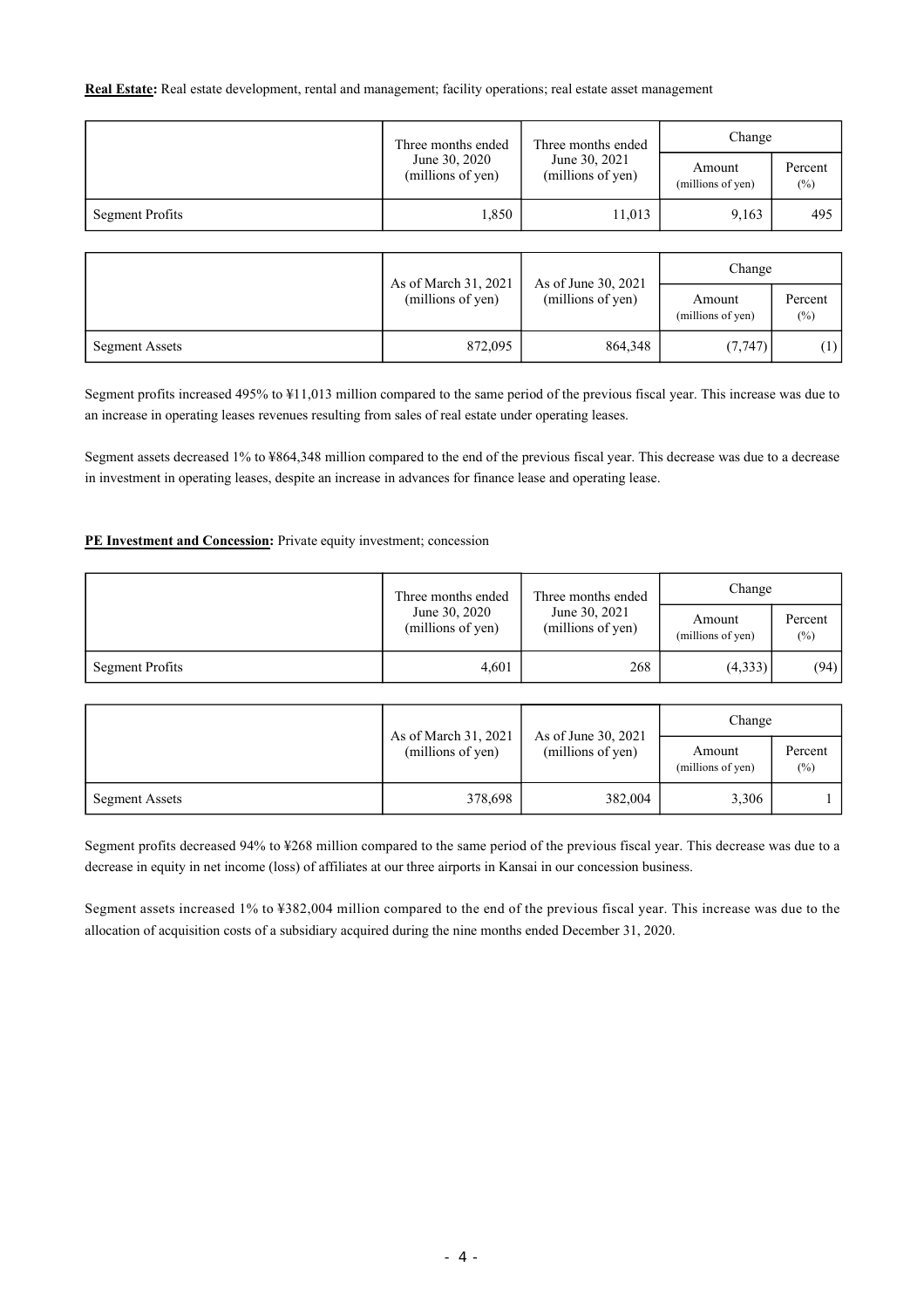**Environment and Energy:** Domestic and overseas renewable energy; electric power retailing; ESCO services; sales of solar panels and electricity storage system; recycling and waste management

|                        | Three months ended                 | Three months ended                 | Change                      |                   |
|------------------------|------------------------------------|------------------------------------|-----------------------------|-------------------|
|                        | June 30, 2020<br>(millions of yen) | June 30, 2021<br>(millions of yen) | Amount<br>(millions of yen) | Percent<br>$(\%)$ |
| <b>Segment Profits</b> | 7,721                              | 4,489                              | (3,232)                     | (42)              |

|                       |                                           | As of June 30, 2021 | Change                      |                   |
|-----------------------|-------------------------------------------|---------------------|-----------------------------|-------------------|
|                       | As of March 31, 2021<br>(millions of yen) | (millions of yen)   | Amount<br>(millions of yen) | Percent<br>$(\%)$ |
| <b>Segment Assets</b> | 489,174                                   | 490,892             | 1.718                       |                   |

Segment profits decreased 42% to ¥4,489 million compared to the same period of the previous fiscal year. This decrease was due to the absence of bargain purchase gains recorded in the same period of the previous fiscal year resulting from the conversion of an investee involved in wind power generation business in India into a wholly owned subsidiary.

Despite an increase in investment in affiliates, segment assets totaled ¥490,892 million, remaining unchanged compared to the end of the previous fiscal year due to a decrease in property under facility operations.

### **Insurance:** Life insurance

|                 | Three months ended<br>June 30, 2020<br>(millions of yen) | Three months ended                 | Change                      |                   |
|-----------------|----------------------------------------------------------|------------------------------------|-----------------------------|-------------------|
|                 |                                                          | June 30, 2021<br>(millions of yen) | Amount<br>(millions of yen) | Percent<br>$(\%)$ |
| Segment Profits | 18,255                                                   | 15,489                             | (2,766)                     | (15)              |

|                | As of March 31, 2021 | As of June 30, 2021 | Change                      |                   |
|----------------|----------------------|---------------------|-----------------------------|-------------------|
|                | (millions of yen)    | (millions of yen)   | Amount<br>(millions of yen) | Percent<br>$(\%)$ |
| Segment Assets | 1,959,521            | 1,951,533           | (7,988)                     | (0)               |

Despite an increase in life insurance premiums in line with an increase in new insurance contracts, segment profits decreased 15% to ¥15,489 million compared to the same period of the previous fiscal year due to the absence of the reversal of policy liability reserve related to variable life insurance contracts recorded in the same period of the previous fiscal year.

Segment assets totaled ¥1,951,533 million, remaining unchanged compared to the end of the previous fiscal year.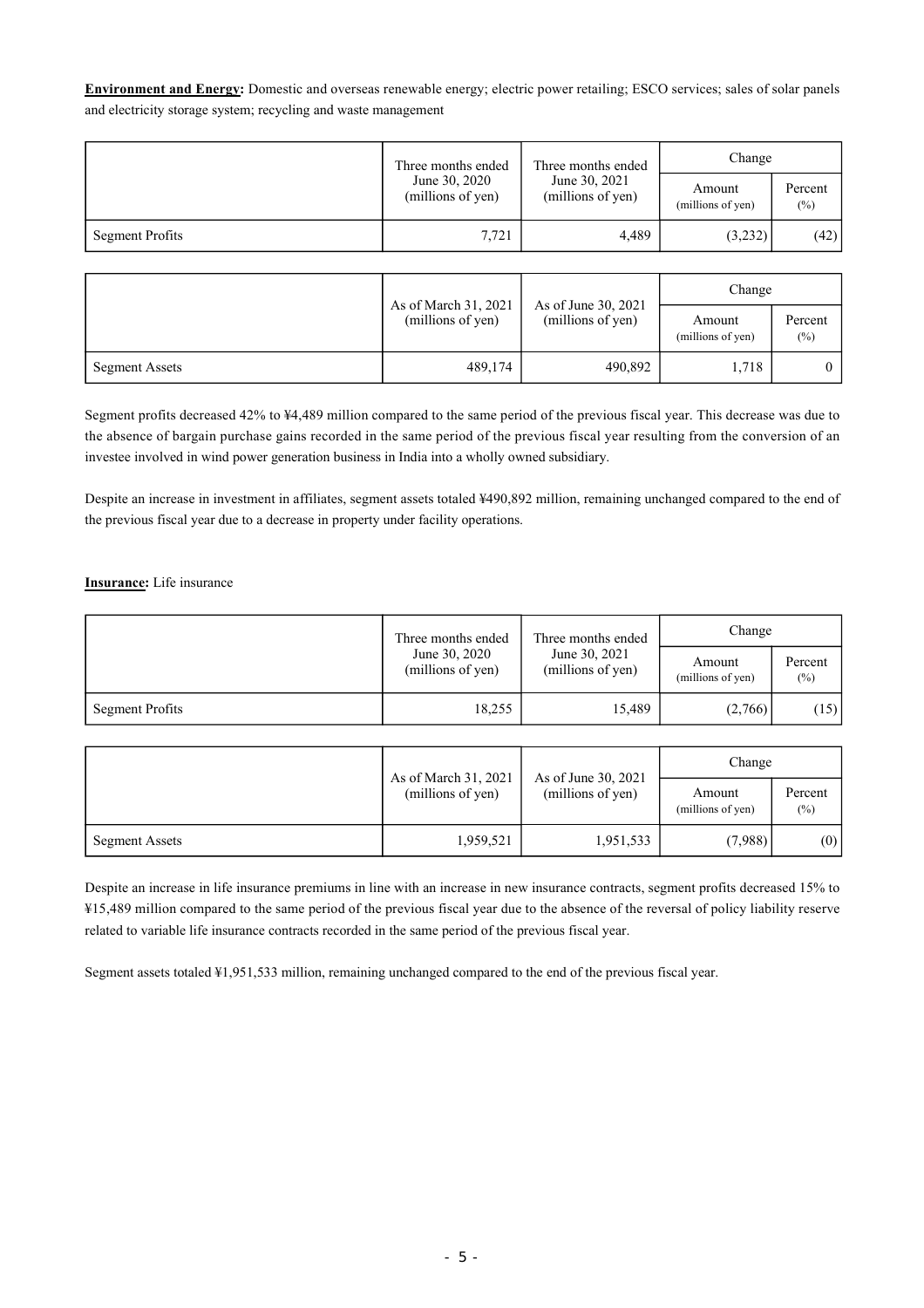### **Banking and Credit:** Banking and consumer finance

|                        | Three months ended<br>Three months ended | Change                             |                             |                   |
|------------------------|------------------------------------------|------------------------------------|-----------------------------|-------------------|
|                        | June 30, 2020<br>(millions of yen)       | June 30, 2021<br>(millions of yen) | Amount<br>(millions of yen) | Percent<br>$(\%)$ |
| <b>Segment Profits</b> | 11,903                                   | 12,759                             | 856                         |                   |
|                        |                                          |                                    |                             |                   |

|                |                                           | As of June 30, 2021 | Change                                |         |
|----------------|-------------------------------------------|---------------------|---------------------------------------|---------|
|                | As of March 31, 2021<br>(millions of yen) | (millions of yen)   | Amount<br>(millions of yen)<br>$(\%)$ | Percent |
| Segment Assets | 2,690,627                                 | 2,702,780           | 12,153                                |         |

Segment profits increased 7% to ¥12,759 million compared to the same period of the previous fiscal year. This increase was due to an increase in gains on investment securities and dividends.

Segment assets totaled ¥2,702,780 million, remaining unchanged compared to the end of the previous fiscal year.

### **Aircraft and Ships:** Aircraft leasing and management; ship-related finance and investment

|                 | Three months ended                 | Three months ended                 | Change                      |                   |
|-----------------|------------------------------------|------------------------------------|-----------------------------|-------------------|
|                 | June 30, 2020<br>(millions of yen) | June 30, 2021<br>(millions of yen) | Amount<br>(millions of yen) | Percent<br>$(\%)$ |
| Segment Profits | 7,584                              | (4,831)                            | (12, 415)                   |                   |

|                |                                           | As of June 30, 2021<br>(millions of yen) | Change                      |                   |
|----------------|-------------------------------------------|------------------------------------------|-----------------------------|-------------------|
|                | As of March 31, 2021<br>(millions of yen) |                                          | Amount<br>(millions of yen) | Percent<br>$(\%)$ |
| Segment Assets | 601,762                                   | 593,642                                  | (8,120)                     | (1)               |

Segment profits deceased by ¥12,415 million to losses of ¥4,831 million compared to the same period of the previous fiscal year. This decrease was due to a decrease in equity in net income (loss) of affiliates as Avolon Holdings Limited recorded losses.

Segment assets decreased 1% to ¥593,642 million compared to the end of the previous fiscal year. This decrease was due to a decrease in investment in operating leases.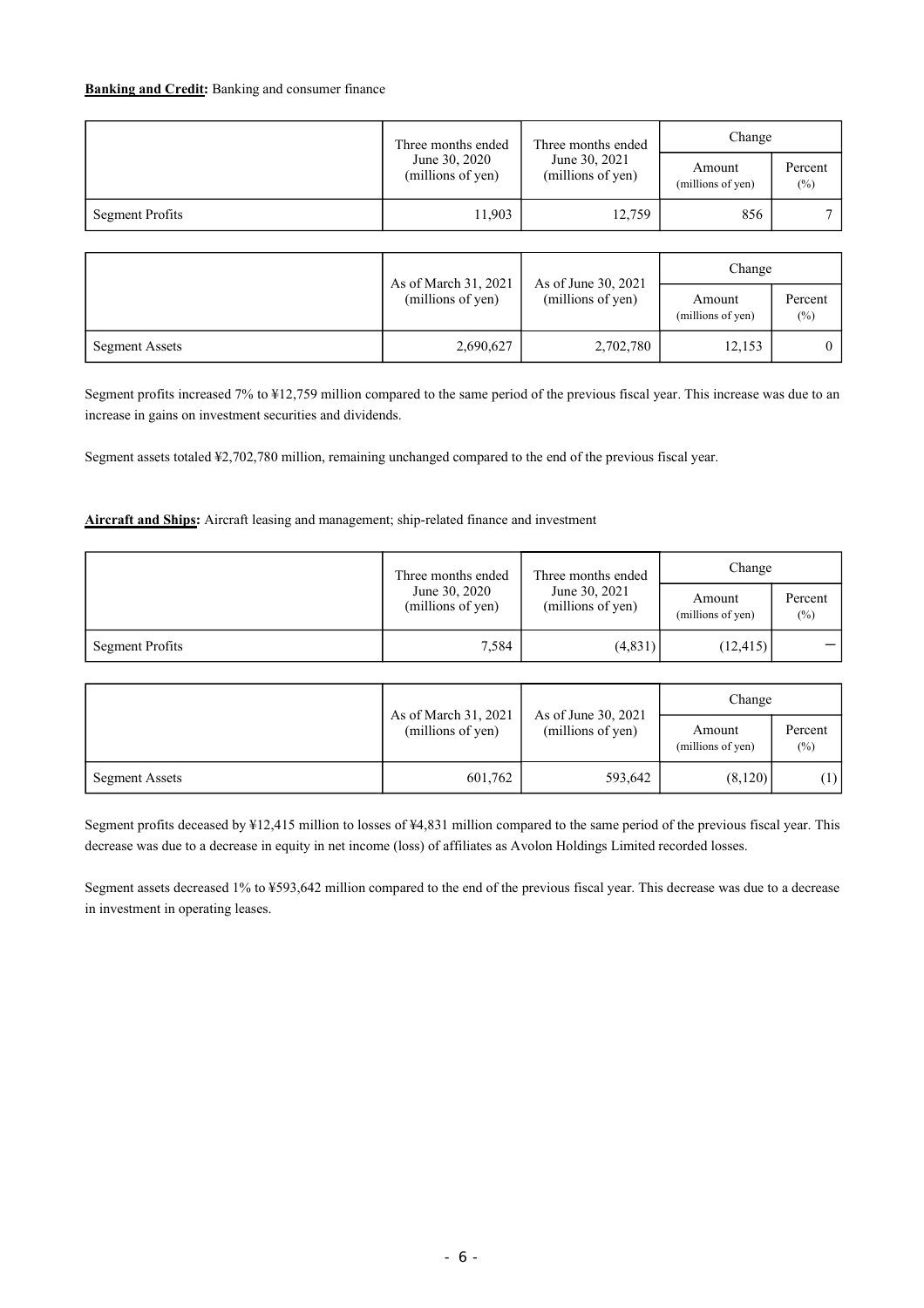### **ORIX USA:** Finance, investment and asset management in the Americas

|                        | Three months ended                 | Three months ended                 | Change                      |                   |
|------------------------|------------------------------------|------------------------------------|-----------------------------|-------------------|
|                        | June 30, 2020<br>(millions of yen) | June 30, 2021<br>(millions of yen) | Amount<br>(millions of yen) | Percent<br>$(\%)$ |
| <b>Segment Profits</b> | (585)                              | 25,163                             | 25,748                      |                   |

|                |                                           |                                          | Change                      |                   |
|----------------|-------------------------------------------|------------------------------------------|-----------------------------|-------------------|
|                | As of March 31, 2021<br>(millions of yen) | As of June 30, 2021<br>(millions of yen) | Amount<br>(millions of yen) | Percent<br>$(\%)$ |
| Segment Assets | 1,220,081                                 | 1,210,777                                | (9,304)                     | (1)               |

Segment profits increased by ¥25,748 million to ¥25,163 million compared to the same period of the previous fiscal year. This increase was due to an increase in gains on investment securities and dividends resulting from the sales of investees, and the absence of provision for credit losses recorded in the same period of the previous fiscal year.

Segment assets decreased 1% to ¥1,210,777 million compared to the end of the previous fiscal year. This decrease was due to a decrease in investment in securities.

## **ORIX Europe:** Asset management of global equity and fixed income

|                        | Three months ended                 | Three months ended<br>June 30, 2021<br>(millions of yen) | Change                      |                   |
|------------------------|------------------------------------|----------------------------------------------------------|-----------------------------|-------------------|
|                        | June 30, 2020<br>(millions of yen) |                                                          | Amount<br>(millions of yen) | Percent<br>$(\%)$ |
| <b>Segment Profits</b> | 7,189                              | 13,472                                                   | 6,283                       | 87                |

|                |                                           | As of June 30, 2021<br>(millions of yen) | Change                      |                   |  |
|----------------|-------------------------------------------|------------------------------------------|-----------------------------|-------------------|--|
|                | As of March 31, 2021<br>(millions of yen) |                                          | Amount<br>(millions of yen) | Percent<br>$(\%)$ |  |
| Segment Assets | 369,546                                   | 368,030                                  | (1,516)                     | (0)               |  |

Segment profits increased 87% to ¥13,472 million compared to the same period of the previous fiscal year. This increase was due to an increase in services income resulting from an increase in the average amount of assets under management.

Despite an increase in goodwill, intangible assets acquired in business combinations due to the effect of changes in foreign exchange rates, segment assets totaled ¥368,030 million, remaining unchanged compared to the end of the previous fiscal year due to a decrease investment in securities.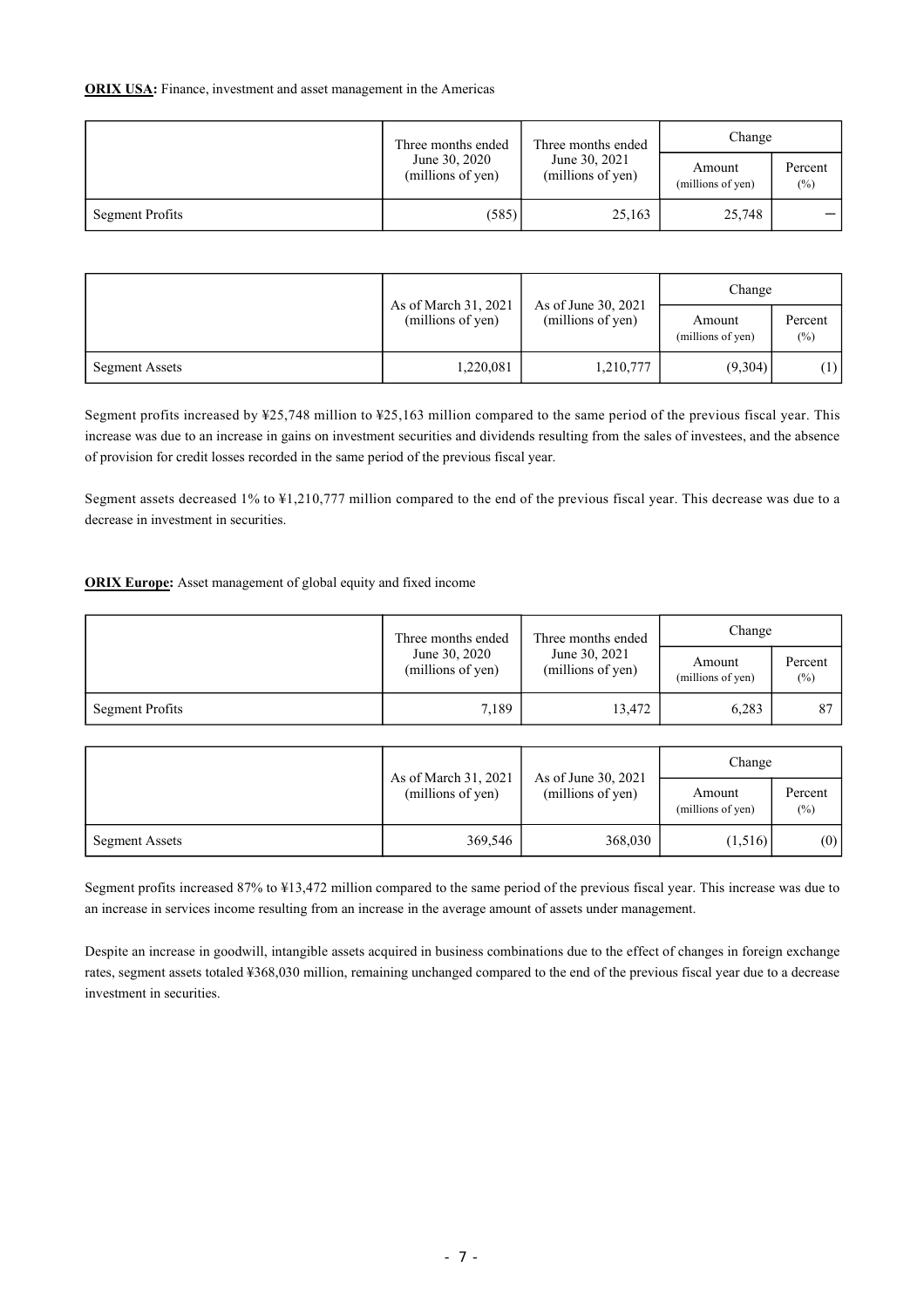#### **Asia and Australia:** Finance and investment businesses in Asia and Australia

|                 | Three months ended                                                                    | Three months ended                 | Change                      |                   |
|-----------------|---------------------------------------------------------------------------------------|------------------------------------|-----------------------------|-------------------|
|                 | June 30, 2020<br>(millions of yen)                                                    | June 30, 2021<br>(millions of yen) | Amount<br>(millions of yen) | Percent<br>$(\%)$ |
| Segment Profits | 6,857                                                                                 | 8,780                              | 1,923<br>28                 |                   |
|                 |                                                                                       |                                    |                             |                   |
|                 |                                                                                       | Change                             |                             |                   |
|                 | As of March 31, 2021<br>As of June 30, 2021<br>(millions of yen)<br>(millions of yen) |                                    | Amount<br>(millions of yen) | Percent<br>$(\%)$ |
| Segment Assets  | 1,084,222                                                                             | 1,111,153                          | 26,931                      | $\bigcirc$        |

Segment profits increased 28% to ¥8,780 million compared to the same period of the previous fiscal year. This increase was due to increases in finance revenues and operating leases revenues, and a decrease in provision for credit losses, partially offset by the absence of gains on sales of subsidiaries and affiliates in Asia recorded in the same period of the previous fiscal year.

Segment assets increased 2% to ¥1,111,153 million compared to the end of the previous fiscal year. This increase was due to increases in net investment in leases in China, and installment loans in South Korea.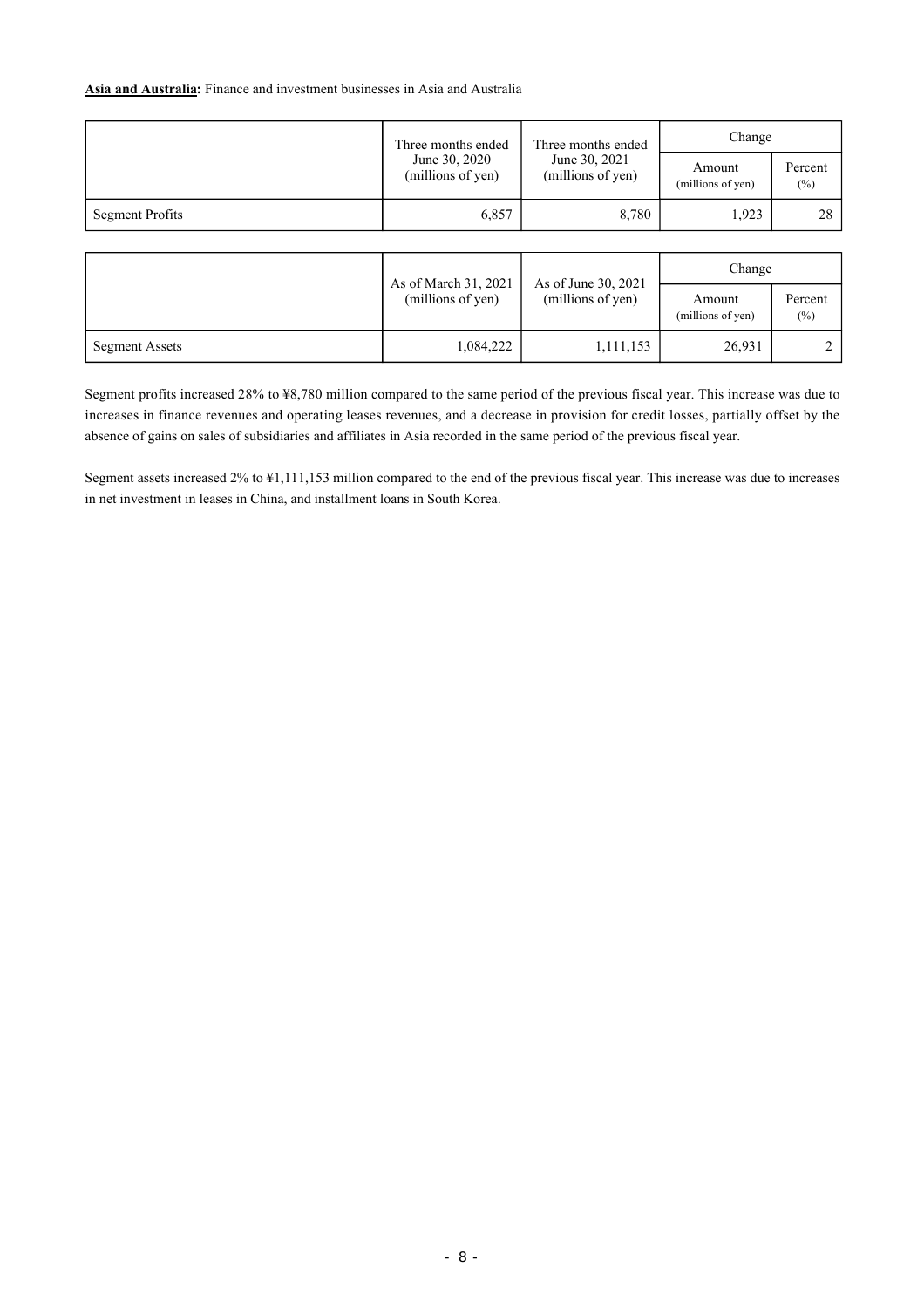## **(2) Consolidated Financial Condition**

|                                 |                   | As of March 31. | As of June 30, | Change    |         |
|---------------------------------|-------------------|-----------------|----------------|-----------|---------|
|                                 |                   | 2021            | 2021           | Amount    | Percent |
| <b>Total Assets</b>             | (millions of yen) | 13,563,082      | 13,581,966     | 18,884    | $0\%$   |
| (Segment Assets)                |                   | 11,341,789      | 11,311,084     | (30,705)  | $(0)\%$ |
| <b>Total Liabilities</b>        | (millions of yen) | 10,459,938      | 10,466,715     | 6,777     | $0\%$   |
| (Short-term and Long-term Debt) |                   | 4,724,102       | 4,775,489      | 51,387    | $1\%$   |
| (Deposits)                      |                   | 2,317,785       | 2,290,606      | (27, 179) | (1)%    |
| Shareholders' Equity            | (millions of yen) | 3,028,456       | 3,047,532      | 19,076    | $1\%$   |
| Shareholders' Equity Per Share  | (yen)             | 2,487.77        | 2,514.38       | 26.61     | $1\%$   |

#### **Summary of Assets, Liabilities, Shareholders' Equity**

Note 1: Shareholders' Equity refers to ORIX Corporation Shareholders' Equity based on U.S. GAAP.

Note 2: Shareholders' Equity Per Share is calculated using total ORIX Corporation Shareholders' Equity.

Total assets remained flat at ¥13,581,966 million compared to the end of the previous fiscal year due to increases in other assets and cash and cash equivalents being offset by decreases in investment in securities, and trade notes, accounts and other receivable. In addition, segment assets remained flat at ¥11,311,084 million compared to the end of the previous fiscal year.

Total liabilities remained flat at ¥10,466,715 million compared to the end of the previous fiscal year due to an increase in short- term debt being offset by decreases in long- term debt, and trade notes, accounts and other payable.

Shareholders' equity increased 1% to ¥3,047,532 million compared to the end of the previous fiscal year.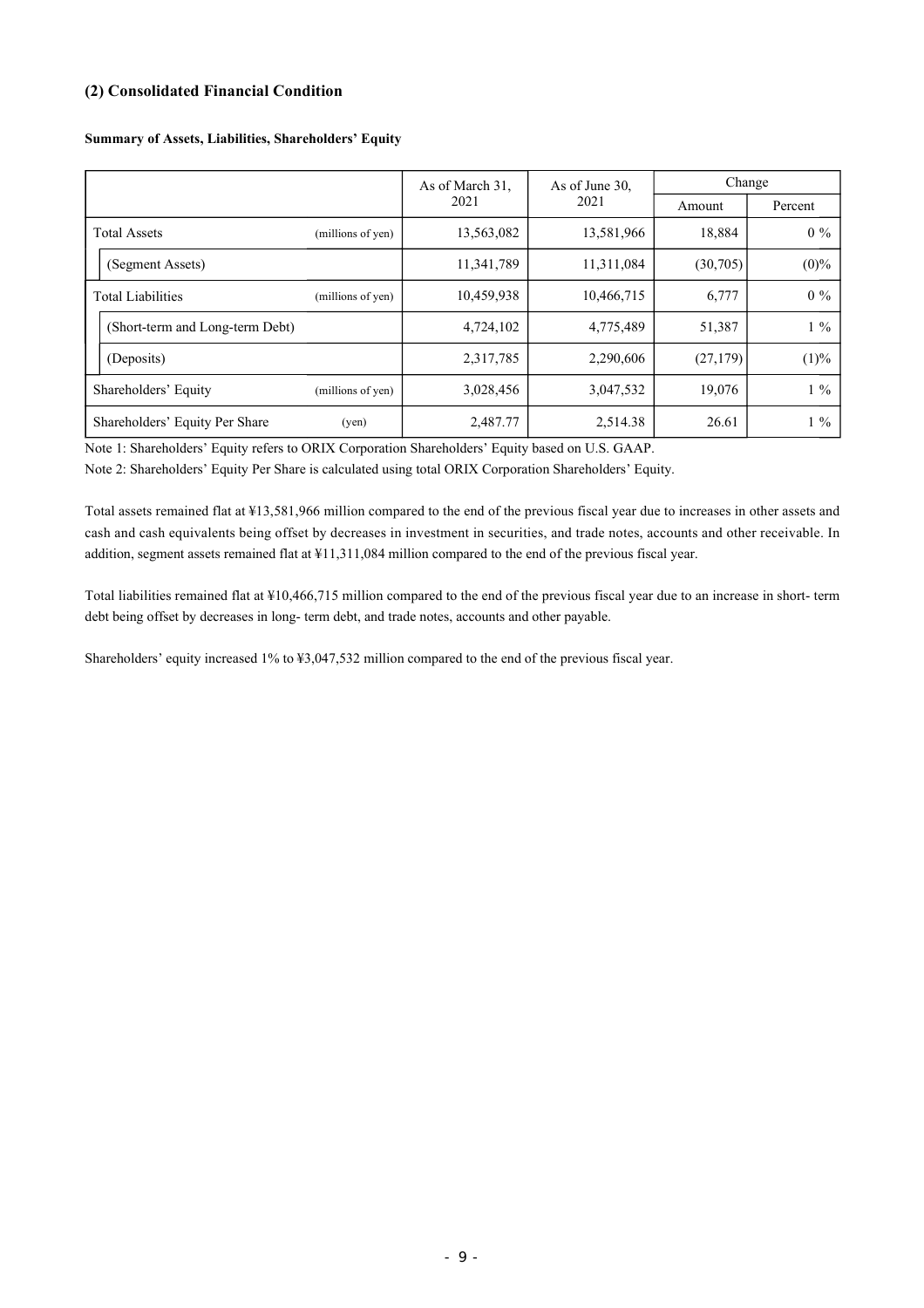# **2. Financial Information**

# **(1) Condensed Consolidated Balance Sheets (Unaudited)**

|                                                            |                                                                                                |                        | (millions of yen)      |
|------------------------------------------------------------|------------------------------------------------------------------------------------------------|------------------------|------------------------|
|                                                            |                                                                                                | As of March            | As of June             |
| Assets                                                     |                                                                                                | 31, 2021               | 30, 2021               |
| Cash and Cash Equivalents                                  |                                                                                                | 951,242                | 1,002,653              |
| Restricted Cash                                            |                                                                                                | 128,333                | 133,355                |
| Net Investment in Leases                                   |                                                                                                | 1,029,518              | 1,025,763              |
| <b>Installment Loans</b>                                   |                                                                                                | 3,670,784              | 3,679,541              |
|                                                            | The amounts which are measured at fair value by electing the fair value option are as follows: |                        |                        |
| March 31, 2021                                             | $463,272$ million                                                                              |                        |                        |
| June 30, 2021                                              | ¥86,158 million                                                                                |                        |                        |
| Allowance for Credit Losses                                |                                                                                                | (78, 945)              | (77, 904)              |
| Investment in Operating Leases<br>Investment in Securities |                                                                                                | 1,408,189<br>2,660,443 | 1,406,898<br>2,637,297 |
|                                                            | The amounts which are measured at fair value by electing the fair value option are as follows: |                        |                        |
| March 31, 2021                                             | ¥9,384 million                                                                                 |                        |                        |
| June 30, 2021                                              | $49,135$ million                                                                               |                        |                        |
|                                                            | The amounts which are associated to available-for-sale debt securities are as follows:         |                        |                        |
| March 31, 2021                                             |                                                                                                |                        |                        |
| <b>Amortized Cost</b>                                      | ¥2,026,767 million                                                                             |                        |                        |
| Allowance for Credit Losses<br>June 30, 2021               | $\frac{1}{2}$ (120) million                                                                    |                        |                        |
| <b>Amortized Cost</b>                                      | ¥2,028,150 million                                                                             |                        |                        |
| Allowance for Credit Losses                                | $\frac{1}{2}$ (120) million                                                                    |                        |                        |
| Property under Facility Operations                         |                                                                                                | 491,855                | 488,180                |
| Investment in Affiliates                                   |                                                                                                | 887,764                | 890,405                |
| Trade Notes, Accounts and Other Receivable                 |                                                                                                | 354,334                | 320,073                |
| Inventories                                                |                                                                                                | 142,156                | 136,897                |
| <b>Office Facilities</b>                                   |                                                                                                | 246,399                | 247,621                |
| Other Assets                                               |                                                                                                | 1,671,010              | 1,691,187              |
|                                                            | The amounts which are measured at fair value by electing the fair value option are as follows: |                        |                        |
| March 31, 2021                                             | ¥6,297 million                                                                                 |                        |                        |
| June 30, 2021                                              | ¥5,878 million                                                                                 |                        |                        |
| <b>Total Assets</b>                                        |                                                                                                | 13,563,082             | 13,581,966             |
| <b>Liabilities and Equity</b>                              |                                                                                                |                        |                        |
| Short-term Debt                                            |                                                                                                | 307,269                | 456,465                |
| Deposits                                                   |                                                                                                | 2,317,785              | 2,290,606              |
| Trade Notes, Accounts and Other Payable                    |                                                                                                | 260,712                | 210,398                |
| Policy Liabilities and Policy Account Balances             |                                                                                                | 1,822,422              | 1,849,661              |
|                                                            | The amounts which are measured at fair value by electing the fair value option are as follows: |                        |                        |
| March 31, 2021                                             | $\text{\#266,422}$ million                                                                     |                        |                        |
| June 30, 2021                                              | $4244,523$ million                                                                             |                        |                        |
| Current and Deferred Income Taxes                          |                                                                                                | 363,460                | 392,216                |
| Long-term Debt                                             |                                                                                                | 4,416,833              | 4,319,024              |
| Other Liabilities                                          |                                                                                                | 971,457                | 948,345                |
| <b>Total Liabilities</b>                                   |                                                                                                | 10,459,938             | 10,466,715             |
| <b>Commitments and Contingent Liabilities</b>              |                                                                                                |                        |                        |
| Common Stock                                               |                                                                                                | 221,111                | 221,111                |
| Additional Paid-in Capital                                 |                                                                                                | 259,361                | 259,585                |
| <b>Retained Earnings</b>                                   |                                                                                                | 2,744,588              | 2,757,581              |
| Accumulated Other Comprehensive Income (Loss)              |                                                                                                | (84,650)               | (68, 573)              |
| Treasury Stock, at Cost                                    |                                                                                                | (111, 954)             | (122, 172)             |
| <b>Total ORIX Corporation Shareholders' Equity</b>         |                                                                                                | 3,028,456              | 3,047,532              |
| <b>Noncontrolling Interests</b>                            |                                                                                                | 74,688                 | 67,719                 |
| <b>Total Equity</b>                                        |                                                                                                | 3,103,144              | 3,115,251              |
| <b>Total Liabilities and Equity</b>                        |                                                                                                | 13,563,082             | 13,581,966             |
|                                                            |                                                                                                |                        |                        |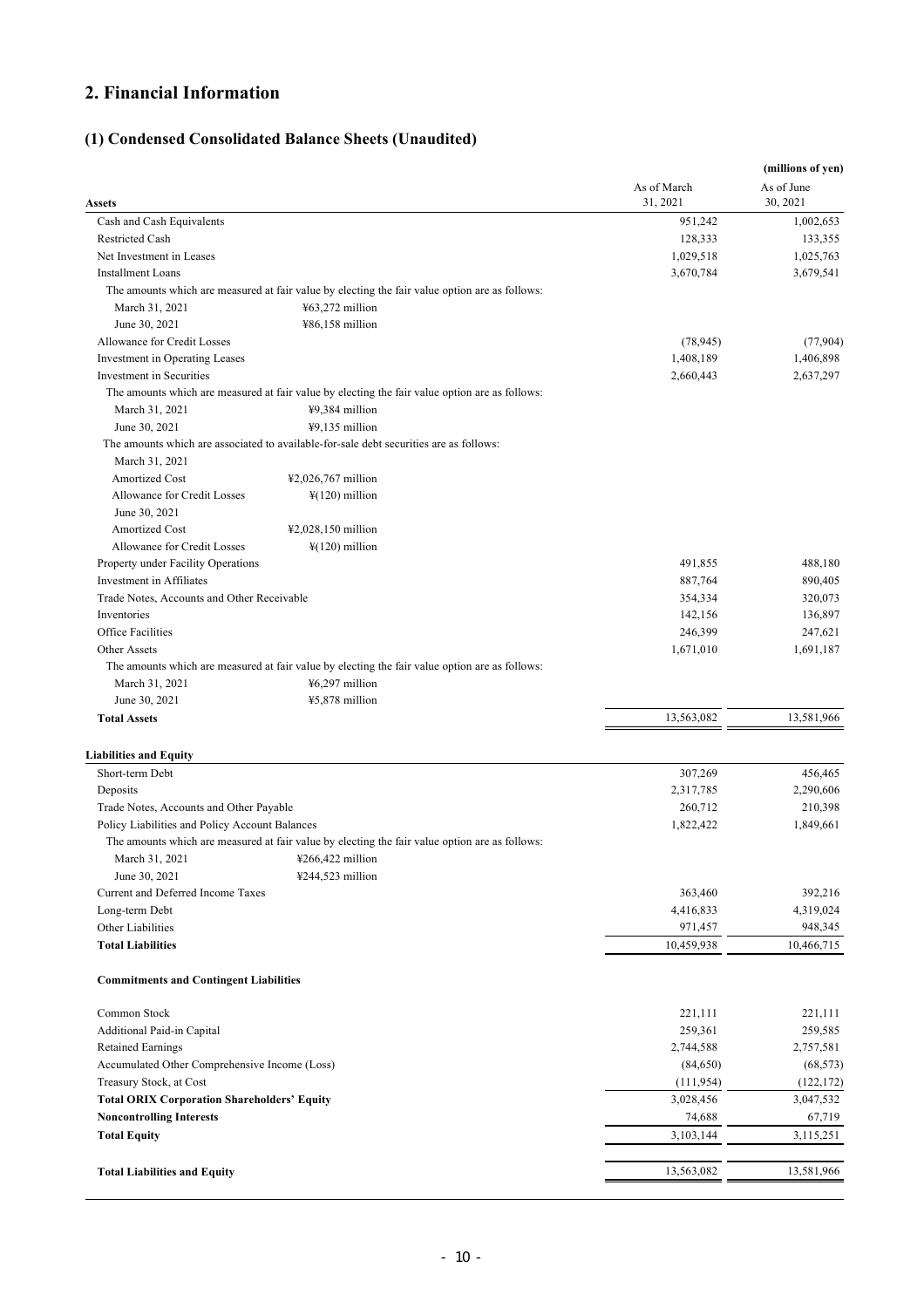**Note** : Breakdowns of Accumulated Other Comprehensive Income (Loss)

|                                                  | As of March<br>31.2021 | As of June<br>30, 2021 |
|--------------------------------------------------|------------------------|------------------------|
| Accumulated Other Comprehensive Income (Loss)    |                        |                        |
| Net unrealized gains on investment in securities | (16,208)               | (9,827)                |
| Debt valuation adjustments                       | 558                    | 534                    |
| Defined benefit pension plans                    | (21,073)               | (21, 119)              |
| Foreign currency translation adjustments         | (36, 456)              | (27, 553)              |
| Net unrealized losses on derivative instruments  | (11, 471)              | (10,608)               |
| Total                                            | (84,650)               | (68, 573)              |
|                                                  |                        |                        |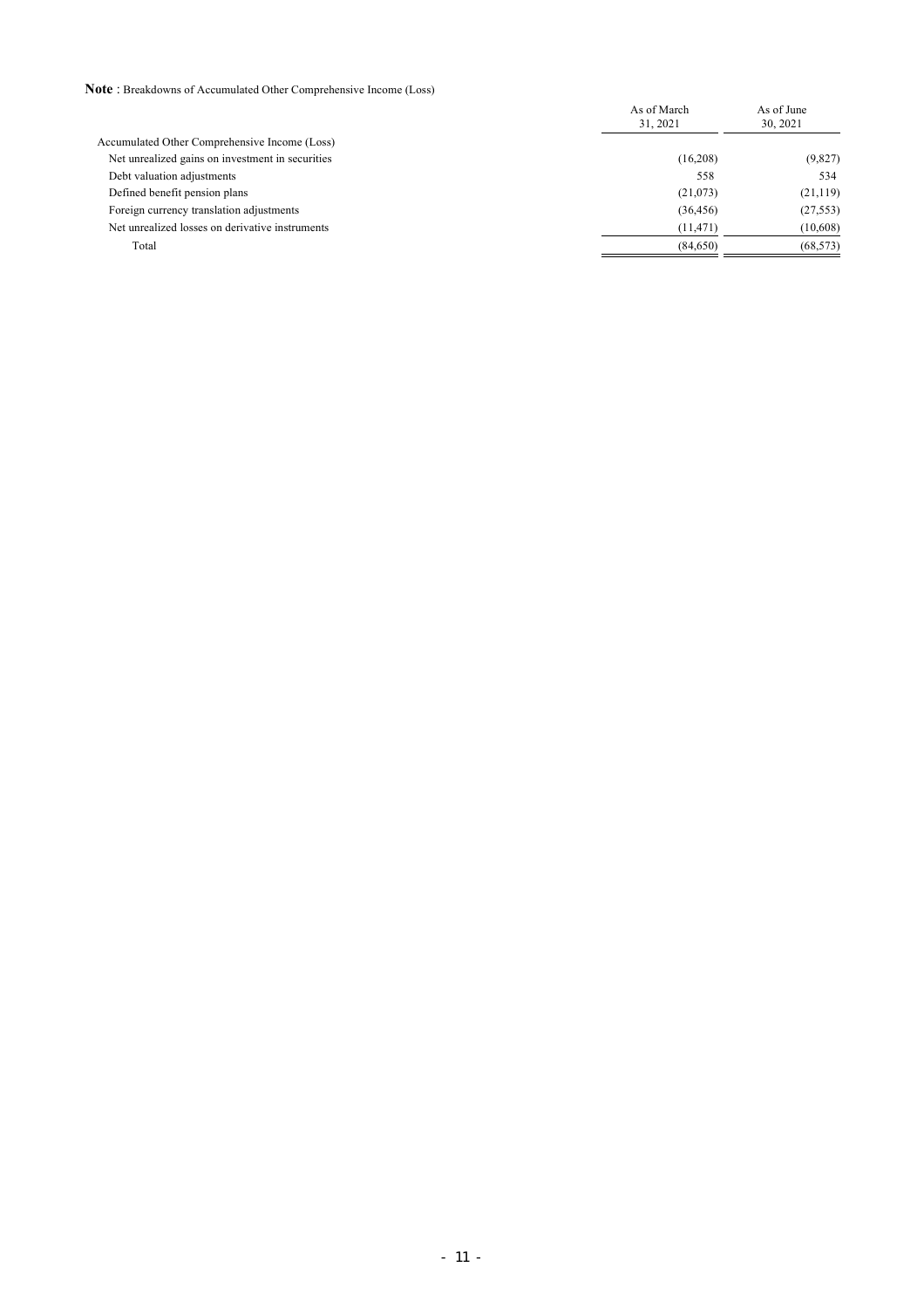# **(2) Condensed Consolidated Statements of Income (Unaudited)**

|                                                                           |                                        | (millions of yen)                      |
|---------------------------------------------------------------------------|----------------------------------------|----------------------------------------|
|                                                                           | Three months<br>ended June<br>30, 2020 | Three months<br>ended June<br>30, 2021 |
| <b>Revenues:</b>                                                          |                                        |                                        |
| Finance revenues                                                          | 65,431                                 | 68,302                                 |
| Gains on investment securities and dividends                              | 2,369                                  | 24,129                                 |
| Operating leases                                                          | 94,946                                 | 113,466                                |
| Life insurance premiums and related investment income                     | 116,123                                | 108,098                                |
| Sales of goods and real estate                                            | 108,365                                | 119,104                                |
| Services income                                                           | 150,407                                | 175,714                                |
| <b>Total Revenues</b>                                                     | 537,641                                | 608,813                                |
| <b>Expenses:</b>                                                          |                                        |                                        |
| Interest expense                                                          | 22,681                                 | 16,919                                 |
| Costs of operating leases                                                 | 71,592                                 | 79,754                                 |
| Life insurance costs                                                      | 85,645                                 | 79,763                                 |
| Costs of goods and real estate sold                                       | 92,869                                 | 99,068                                 |
| Services expense                                                          | 97,599                                 | 105,896                                |
| Other (income) and expense                                                | 5,105                                  | 3,511                                  |
| Selling, general and administrative expenses                              | 108,367                                | 122,085                                |
| Provision for credit losses                                               | 6,405                                  | (255)                                  |
| Write-downs of long-lived assets                                          | 257                                    | 87                                     |
| Write-downs of securities                                                 | 1,605                                  | 6                                      |
| <b>Total Expenses</b>                                                     | 492,125                                | 506,834                                |
| <b>Operating Income</b>                                                   | 45,516                                 | 101,979                                |
| Equity in Net Income (Loss) of Affiliates                                 | 12,430                                 | (4,920)                                |
| Gains on Sales of Subsidiaries and Affiliates and Liquidation Losses, net | 5,320                                  | 2,997                                  |
| Bargain Purchase Gain                                                     | 4,365                                  | $\theta$                               |
| <b>Income before Income Taxes</b>                                         | 67,631                                 | 100,056                                |
| Provision for Income Taxes                                                | 17,176                                 | 29,456                                 |
| <b>Net Income</b>                                                         | 50,455                                 | 70,600                                 |
| Net Income Attributable to the Noncontrolling Interests                   | 430                                    | 5,384                                  |
| Net Income (Loss) Attributable to the Redeemable Noncontrolling Interests | (23)                                   | $\theta$                               |
| Net Income Attributable to ORIX Corporation Shareholders                  | 50,048                                 | 65,216                                 |
|                                                                           |                                        |                                        |

**Note** : Provision for credit losses of loans to affiliates are recorded in equity in net income (loss) of affiliates since the second quarter of fiscal 2021.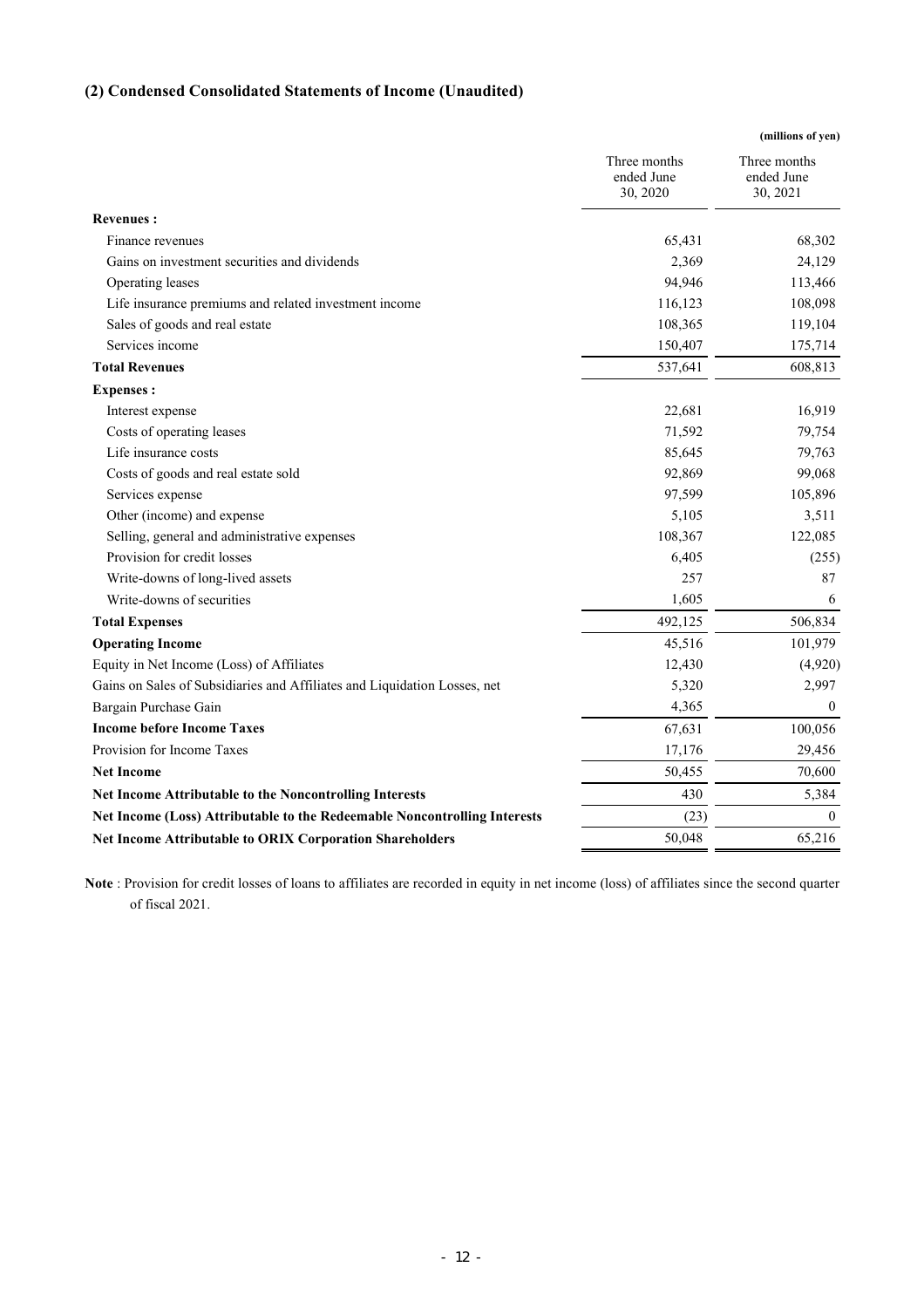# **(3) Condensed Consolidated Statements of Comprehensive Income (Unaudited)**

|                                                                                                      |                                        | (millions of yen)                      |
|------------------------------------------------------------------------------------------------------|----------------------------------------|----------------------------------------|
|                                                                                                      | Three months<br>ended June<br>30, 2020 | Three months<br>ended June<br>30, 2021 |
| <b>Net Income:</b>                                                                                   | 50,455                                 | 70,600                                 |
| Other comprehensive income (loss), net of tax:                                                       |                                        |                                        |
| Net change of unrealized gains (losses) on investment in securities                                  | (1,406)                                | 6,381                                  |
| Net change of debt valuation adjustments                                                             | (432)                                  | (24)                                   |
| Net change of defined benefit pension plans                                                          | 97                                     | (47)                                   |
| Net change of foreign currency translation adjustments                                               | (1,273)                                | 9,041                                  |
| Net change of unrealized gains (losses) on derivative instruments                                    | (1,385)                                | 892                                    |
| Total other comprehensive income (loss)                                                              | (4,399)                                | 16,243                                 |
| <b>Comprehensive Income</b>                                                                          | 46,056                                 | 86,843                                 |
| <b>Comprehensive Income Attributable to the Noncontrolling Interests</b>                             | 307                                    | 5,550                                  |
| <b>Comprehensive Income (Loss) Attributable to the Redeemable Noncontrolling</b><br><b>Interests</b> | (127)                                  | $\theta$                               |
| <b>Comprehensive Income Attributable to ORIX Corporation Shareholders</b>                            | 45,876                                 | 81,293                                 |

## **(4) Assumptions for Going Concern**

There is no corresponding item.

# **(5) Significant Changes in Shareholders' Equity**

There is no corresponding item.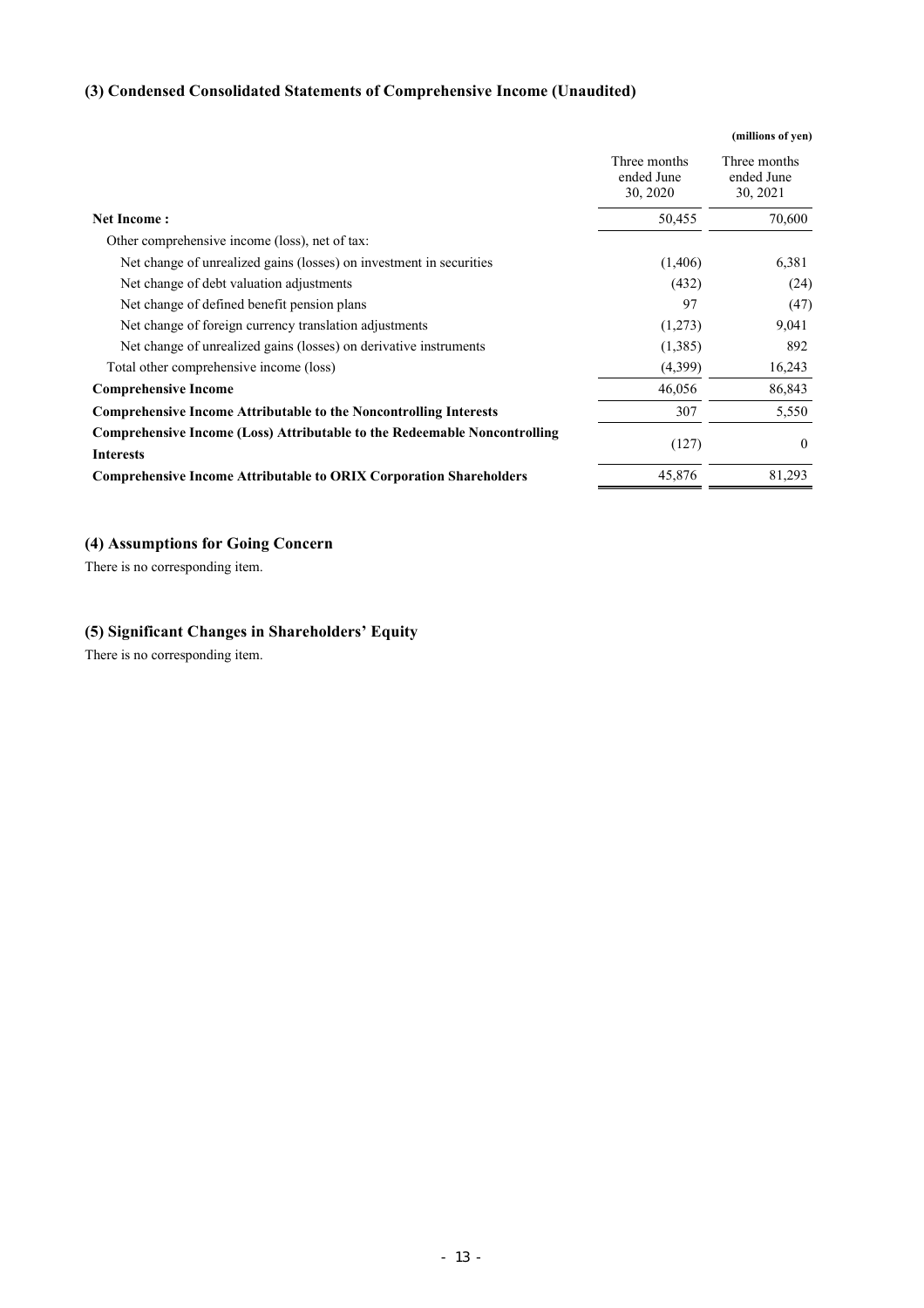## **(6) Changes in Accounting Policies**

### **(Adoption of New Accounting Standards)**

 In December 2019, Accounting Standards Update 2019-12 ("Simplifying the Accounting for Income Taxes"―ASC 740 ("Income Taxes")) was issued. This update removes the exception to the requirement to recognize a deferred tax liability for equity method investments when a foreign subsidiary becomes an equity method investment, the exception to the ability not to recognize a deferred tax liability for a foreign subsidiary when a foreign equity method investment becomes a subsidiary, and other exceptions. This update also simplifies certain other elements of the accounting for income taxes. The income tax simplifications related to changes in ownership of foreign equity method investments and foreign subsidiaries shall be applied on a modified retrospective basis through a cumulative-effect adjustment to retained earnings as of the beginning of the fiscal year of adoption. The other amendments in this update shall be applied on a retrospective basis to all periods presented, or on a modified retrospective basis through a cumulativeeffect adjustment to retained earnings as of the beginning of the fiscal year of adoption, or on a prospective basis. The Company and its subsidiaries adopted this update on April 1, 2021. The effects of adopting this update on the Company and its subsidiaries' financial position at the adoption date were a decrease of ¥215 million in current and deferred income taxes and an increase of ¥215 million in retained earnings in the consolidated balance sheets. There is no material effect on the Company and its subsidiaries' results of operation and financial position as of and for the three months ended June 30, 2021 by adopting this update, as compared to the guidance that was in effect before the change.